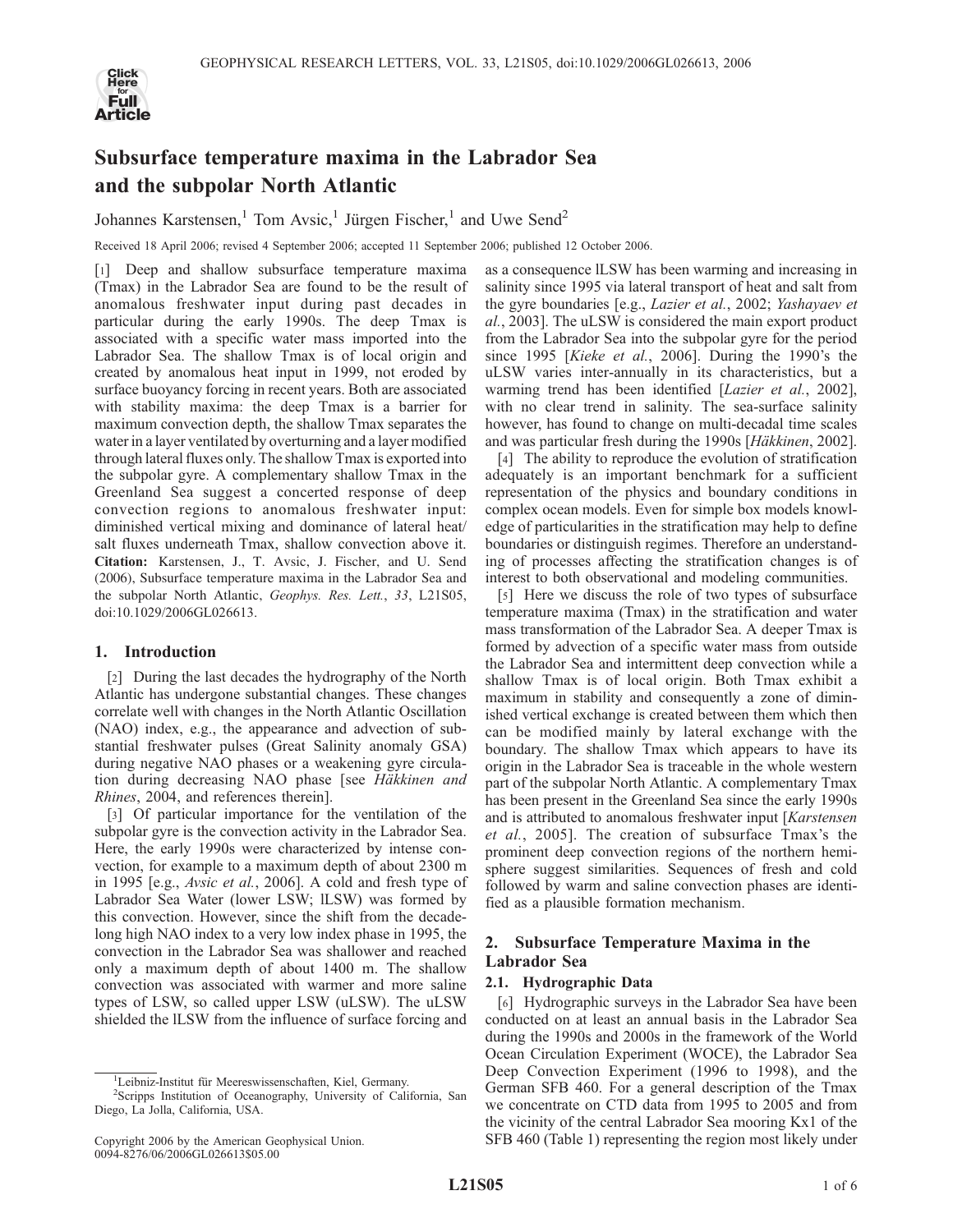| Ship/Cruise Name            | Station | Date           | Data Source            |
|-----------------------------|---------|----------------|------------------------|
| CSS Hudson 95011            | 15      | June 1995      | Krahmann et al. [2003] |
| CSS Hudson 96006            | 34      | May 1996       | Krahmann et al. [2003] |
| CSS Hudson 97009            | 61      | May 1997       | Krahmann et al. [2003] |
| RV Knorr KN 156             | 17      | February 1998  | Krahmann et al. [2003] |
| FS Meteor M45/3             | 44      | July 1999      | SFB 460                |
| CSS Hudson 00009            | 15      | May 2000       | <b>SFB 460</b>         |
| FS Meteor M50/2             | 04      | June 2001      | <b>SFB 460</b>         |
| FS Poseidon P289            | 10      | May 2002       | <b>SFB 460</b>         |
| FS Meteor M59/3             | 05      | September 2003 | SFB 460                |
| RSS Charles Darwin CD161    | 03      | September 2004 | <b>SFB 460</b>         |
| NO Thalassa Th <sub>2</sub> | 10      | July 2005      | <b>SFB 460</b>         |

Table 1. Summary of Hydrographic Station Data Used in This Study<sup>a</sup>

<sup>a</sup>The data source is given in the references for the data published by *Krahmann et al.* [2003] or/and acquired within the SFB 460.

the influence of deep convection in winter [Labrador Sea Group, 1998; Lavender et al., 2002].

[7] The temperature profiles (Figure 1a) immediately reveal a deep Tmax with a temperature of about 2.9° and a rather constant core depth at about 2400 m (Note profile are set off by 0.07 K each year). Well defined in the data from 1995 the deep Tmax looses its maximum character due to the warming of the waters above it and only the accompanying salinity gradient (Figure 1b) remains to identify its location in 2005 (note profiles are set off by 0.007 each year). At intermediate depth a shallow Tmax appears in 2000 but with a variable core depth from about 1200 m (in 2000) to 1600 m depth (in 2005). As for the deep Tmax the shallow Tmax is associated with a pronounced salinity gradient. The water below the shallow Tmax and above the deep Tmax is associated with the lLSW. As reported [e.g., Lazier et al., 2002] the lLSW layer increases in temperature (T) and salinity (S) through lateral exchange with the boundary current with approximately constant rates of 0.02 K  $y^{-1}$  and 0.005  $y^{-1}$ , respectively.

The water above the shallow Tmax is associated with the uLSW, and no clear trend in T and S can be identified, but maybe a more saline and warmer mode appears in 2004 and 2005.

[8] The fundamental difference between the deep and the shallow Tmax is in their origin: The core of the deep Tmax marks the upper bound of the warm and saline 'Gibbs Fracture Zone Water' (GFZW) that enters the Labrador Sea as part of the large-scale subpolar gyre circulation (sometimes also called North East Atlantic Deep Water as in the work by Yashayaev et al. [2003]). GFZW ultimately originates from the Iceland-Scotland overflow and enters the western Atlantic via the Charlie Gibbs Fracture Zone. Since the intensive formation of the fresh and cold lLSW in the last decades and in particular in the earlier 1990s the warm and saline GFZW was easily identifiable via the deep Tmax [e.g., Lazier et al., 2002; Yashayaev et al., 2003]. In contrast the shallow Tmax is not related to a specific water mass with a formation region outside the Labrador Sea domain



Figure 1. (a) Temperature, (b) salinity, and (c) stability profiles near 55°30'N/52°39'W. Note, an offset of 0.07 K in temperature and 0.007 in salinity is added to allow for a better distinction between years. Stations details are listed in Table 1. The gray scale coding indicates time: from 1995 (light gray) to 2005 (black) while years 1999 to 2005 are thicker. The depth of the  $\sigma_{1.5}$  = 34.64 kg m<sup>-3</sup> (circle) and  $\sigma_{2.5}$  = 39.18 kg m<sup>-3</sup> (star) indicates the core depth of the shallow and deep Tmax, respectively.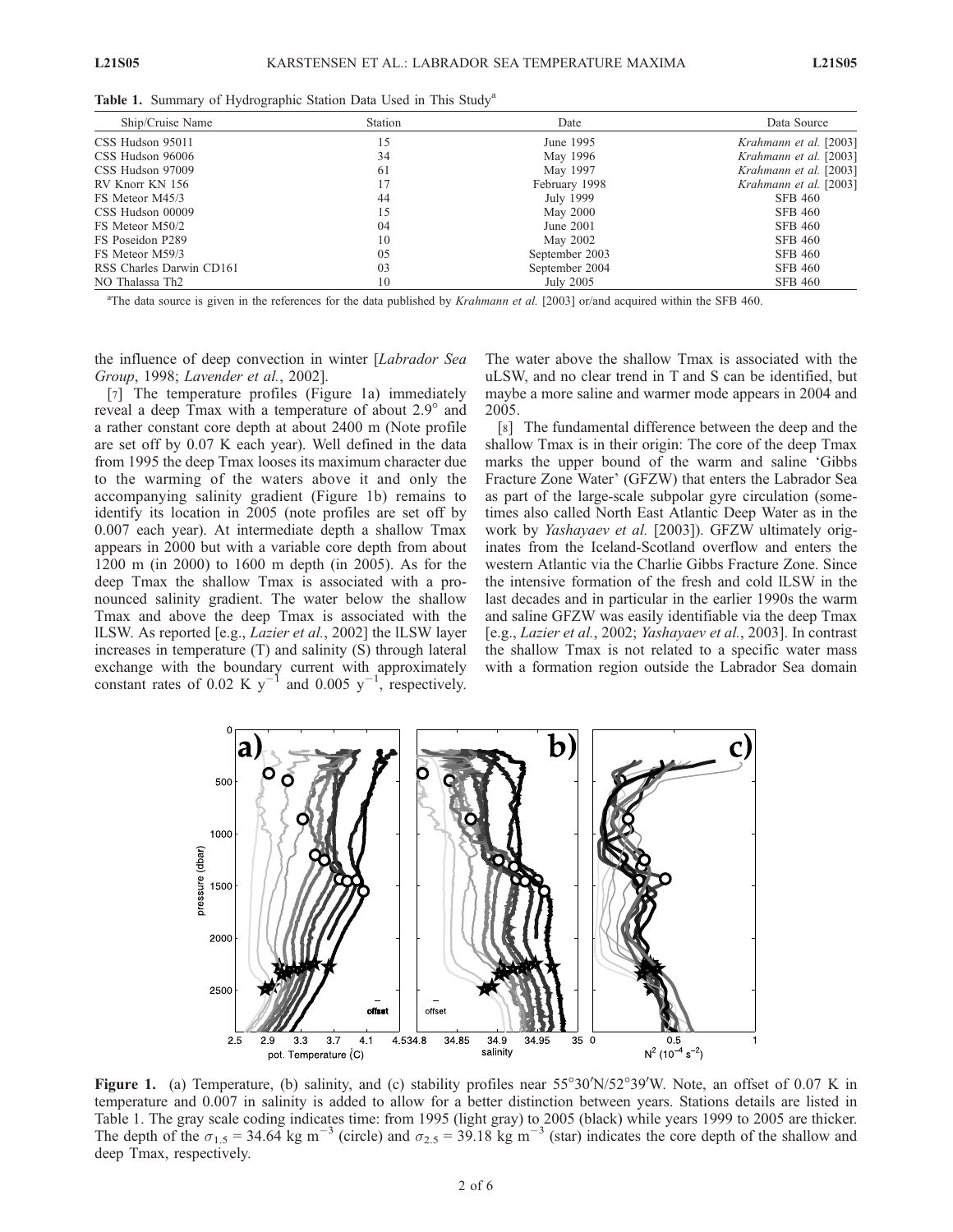

Figure 2. Potential temperature/salinity diagram of profiles near 55°30'N/52°39<sup>'</sup>W. Stations details are listed in Table 1, color coding as in Figure 1. Circles denote 600 m and stars 1500 m depth. Numbers in circles are the last digits of the years of observation (e.g., 05 corresponds to 2005). Density anomaly  $\sigma_{1.5}$  = 34.64 kg m<sup>-3</sup> (reference pressure 1500 dbar) is shown as the core of the shallow Tmax,  $\sigma_2$  = 36.94 kg m<sup>-3</sup> (reference pressure 2000 dbar) as the boundary between ILSW and GFZW, and  $\sigma_{2.5}$  = 39.18 kg  $\text{m}^{-3}$  (reference pressure 2500 dbar) as the core of GFZW, all indicated by lines.

and hence it must be the product of water mass transformation processes within the Labrador Sea domain.

[9] Both Tmax's are associated with a maximum in stability (Figure 1c). For the deep Tmax the density gradient is gradually reduced by lateral warming and salinity increase of the lLSW, however, the existing S gradient still preserves the stability maximum. The T/S relation (Figure 2) indicates that the modifications at the base of the lLSW is consistent with lateral mixing from the rim (e.g.,  $\sigma_{2000} = 36.94 \text{ kg m}^{-3}$ ) as suggested earlier [e.g., Lazier et al., 2002]. Since 1999 the increase in T and S of the shallower Tmax is approximately density compensating (Figure 2) and along  $\sigma_{1.5}$  = 34.64 kg m<sup>-3</sup> (density anomaly referenced to 1500 dbar).

#### 2.2. ARGO Float Data

[10] To investigate the Tmax on a larger spatial scale than possible with the CTD data above, we use ARGO profiling float data for the period May 2002 to February 2006. The floats typically drift for 10 days at 1500 m depth before they descend to a depth of 2000 m and start to acquire a temperature and salinity profile during ascent to the surface. At the surface the data are transmitted to the ARGO data center from where they can be downloaded. The float data sampling covers the upper 2000 m and thus limits our investigation to the shallow Tmax. The data were visually inspected for outliers and linearly interpolated to a 10 m depth grid. First the central Labrador Sea gyre data were analyzed. We used the planetary potential vorticity (f/H) contour of  $0.04 \times 10^{-6}$ m<sup>-1</sup>s<sup>-1</sup> as a boundary between inner gyre and its surroundings. On average there were always approximately 10 floats per month within the inner area.

[11] Although analyzing a much larger spatial region now than with the CTD data the characteristics of the shallow Tmax occupies only a T range from about  $3.3^\circ$  to  $3.4^\circ$  and S range from  $34.87$  to  $34.89$  during the 4 years (Figure 3a). Ignoring spatial gradients and assuming the variability in  $T(0.1 K)$  and  $S(0.02)$  is a result of mainly transport processes (lateral and diapycnal), the warming  $(0.025 \text{ K y}^{-1})$  and salinification  $(0.005 \text{ y}^{-1})$  is similar to what we found from the CTD data. The Tmax core is again stable in density ( $\sigma_{1.5}$  = 34.64 kg m<sup>-3</sup>; Figure 3a).

[12] Of particular interest is the steady descent of the shallow Tmax between 2003 and 2006 from about 1250 m to 1550 m (Figure 3c) translating into a deepening rate of  $100 \text{ m y}^{-1}$ . A similar rate has been reported for a Tmax in the Greenland Sea [Budéus et al., 1998; Karstensen et al., 2005]. The slow change in T/S, but with compensating effect in density, suggests a sinking of a material surface and not an 'apparent sinking' through successive new formation of the Tmax at successively deeper levels. An interesting aspect of the sinking is that it requires, for continuity reasons, the export of water (lLSW) underneath the shallow Tmax. Considering a area of the f/H contour (about  $2 \times 10^5$  km<sup>2</sup>) a sinking of 100 m y<sup>-1</sup> translates to 0.5 Sv  $(1 \text{Sv} = 10^6 \text{ m}^3 \text{ s}^{-1})$  of ILSW export.

## 3. Formation of Subsurface Temperature Maxima

[13] The deep Tmax, with its rather constant core depth at about 2300 m, is 'formed' when particularly deep convection in the central Labrador Sea forms a fresh and cold LSW mode that touches the warm and saline GFZW. This has happened especially in the early 1990s [e.g., *Lazier et al.*, 2002] and left behind a pronounced deep Tmax (Figure 1a). The deep Tmax virtually does not change its core depth over time (as it is related to the hydrographic feature) but it loses its T signature as the warmer and more saline waters from the boundary current are mixed laterally into the gyre [Yashayaev et al., 2003]. The lateral mixing modifies mainly the water renewed by convection, that is down to about 2300 m (100 m above the core of the deep Tmax). In recent years the deep Tmax has been identifiable only by its salinity gradient (Figure 1b).

[14] For the shallow Tmax a similar formation process can be envisioned but not associated with a water mass imported into the Labrador Sea (such as the GFZW for the deep Tmax). Instead the proposed mechanism involves the fresh and cold lLSW itself. Consider a warm and saline anomaly that is advected at the surface into the interior Labrador Sea (i.e., originating in the boundary currents) after the intense convection years which generated the lLSW, and subsequent overturning forced by surface heat loss. As the surface water is more saline than the lLSW the overturning and entrainment of some lLSW creates a warmer and more saline water type, the uLSW. The intensity of buoyancy loss at the surface and buoyancy gain through entrainment of the fresher lLSW determines the convection depth as well as the T/S characteristic of the uLSW generated. Consider further that a surface freshwater anomaly enters the region in a following year. Again overturning is driven by buoyancy loss through cooling at the surface. The situation is now similar to the deep Tmax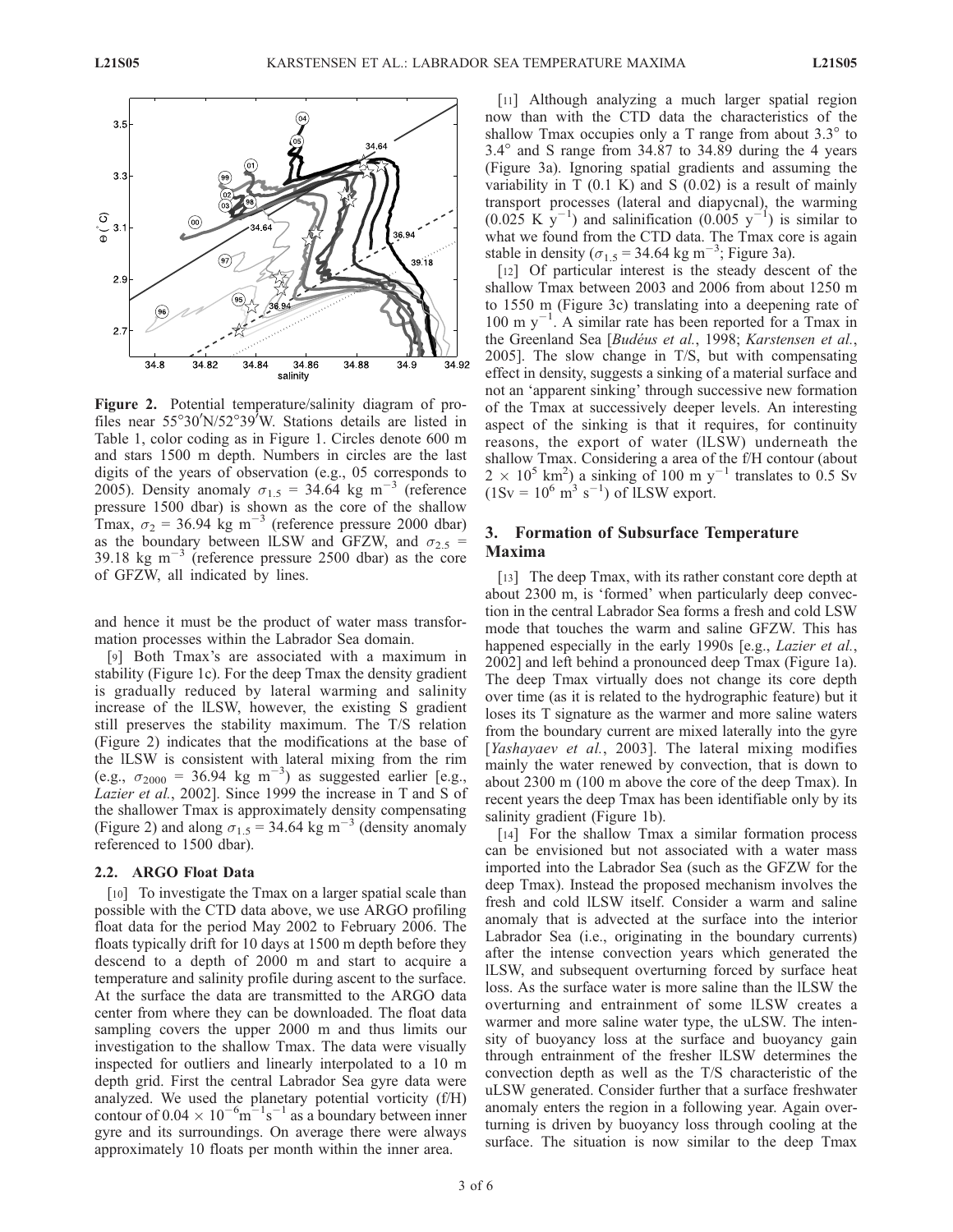

Figure 3. (a) Potential temperature/salinity diagram of monthly averaged profiling floats from June 2002 to February 2006 in the central Labrador Sea. The color coding indicates time: from light gray (2002) to black (2006). The density anomaly  $\sigma_{1.5}$  = 34.64 kg m<sup>-3</sup> of the core of the shallow Tmax is indicated. (b) Potential temperature and (c) pressure of shallow Tmax core as observed with the profiling floats referenced to the density anomaly  $\sigma_{1.5}$  (reference pressure 1500 dbar). The dashed white line give the approx. density of the shallow Tmax  $(\sigma_{1.5} = 34.64 \text{ kg m}^{-3}).$ 

generation and, as long as the surface heat flux is not strong enough to erode all original uLSW with the overturning water, a warm and saline core of the original uLSW is preserved and appears as a Tmax. This scenario is supported by an analysis of Avsic et al. [2006] that presents winter uLSW source water properties and convection depth from moored instruments at a central Labrador Sea mooring location. They found that in 1999 a particularly warm and saline uLSW type was formed and filled the upper 1000 m, while in 2000 a much colder and fresher but less dense mode was formed. With the occurrence of the shallow Tmax a local stability maximum was established in 2000 which has represented an impediment for vertical exchange since then (see Figure 1c). In addition other time series report an intense warm anomaly encircled the Labrador Sea during 1999 [Dengler et al., 2006].

[15] There is no doubt that the shallow Tmax is ultimately created from heat/freshwater signals transported in the boundary current. However, the Tmax is not created through lateral mixing at depth but via convective overturning of a sequence of warm/salty and fresh/cold anomalies. The rather steady and isopycnal changes in the T/S properties of Tmax over time are similar to what can be seen for the lLSW layer as a whole, suggesting that lateral fluxes of heat and salt act on an existing stratification (including the Tmax) as a whole rather than creating the anomalies in the stratification (i.e., the Tmax). A formation of the shallow Tmax from the relaxation of the density field after convection can also be excluded: assuming the relaxation reaches 1600 m (as required to explain the current Tmax) it would export water from the gyre rather than importing water.

#### 4. Discussion and Conclusion

[16] The formation and temporal evolution of subsurface temperature maxima in the central Labrador Sea from 1995 to 2006 has been described. Two Tmax's are identified and both are ultimately a product of the accumulation of particular types of cold and fresh water in the central Labrador Sea. The deep Tmax with a core depth at about 2300 m is the product of intense and deep convection in the early 1990s [*Lazier et al.*, 2002] that mixed the fresh and cold water to a depth were it reached the level of the warm and saline GFZW (similar NEADW). The deep Tmax loses its 'maximum' characteristic over time through the warming and salinity increase of the water above it. The shallow Tmax is preconditioned by a warm/saline anomaly that entered the central Labrador Sea in 1999. However, in 2000 another fresh/cold anomaly followed and the shallow Tmax was established at 1200 m depth as a remnant from the 1999 overturning stratification. Both the deep and the shallow Tmax are associated with a maximum in stability and thus they represent a barrier for vertical exchange. In particular the depth level between them, which is associated with lLSW, is isolated from vertical exchange and lLSW water mass transformation is limited to lateral warming and salinity increase originating from the boundary (0.02 K  $y$ <sup>-</sup> and 0.005  $y^{-1}$  for T and S, respectively). The salt increase on the other hand precondition the gyre to take up new freshwater anomalies as they are 'anomalous' in reference to the existing salinity stratification.

[17] Using the ARGO float data from January 2002 to July 2006 we analyzed the temperature, salinity and pressure along the shallow Tmax core density ( $\sigma_1$ , = 34.64 kg  $\text{m}^{-3}$ ) for the subpolar gyre as a whole (Figure 4). The median of all profiles in  $1^{\circ}$  by  $1^{\circ}$  grid boxes was derived and properties objectively mapped using a latitude/ longitude influence and cut-off radius of  $0.9^{\circ}$  and  $1.2^{\circ}$ ,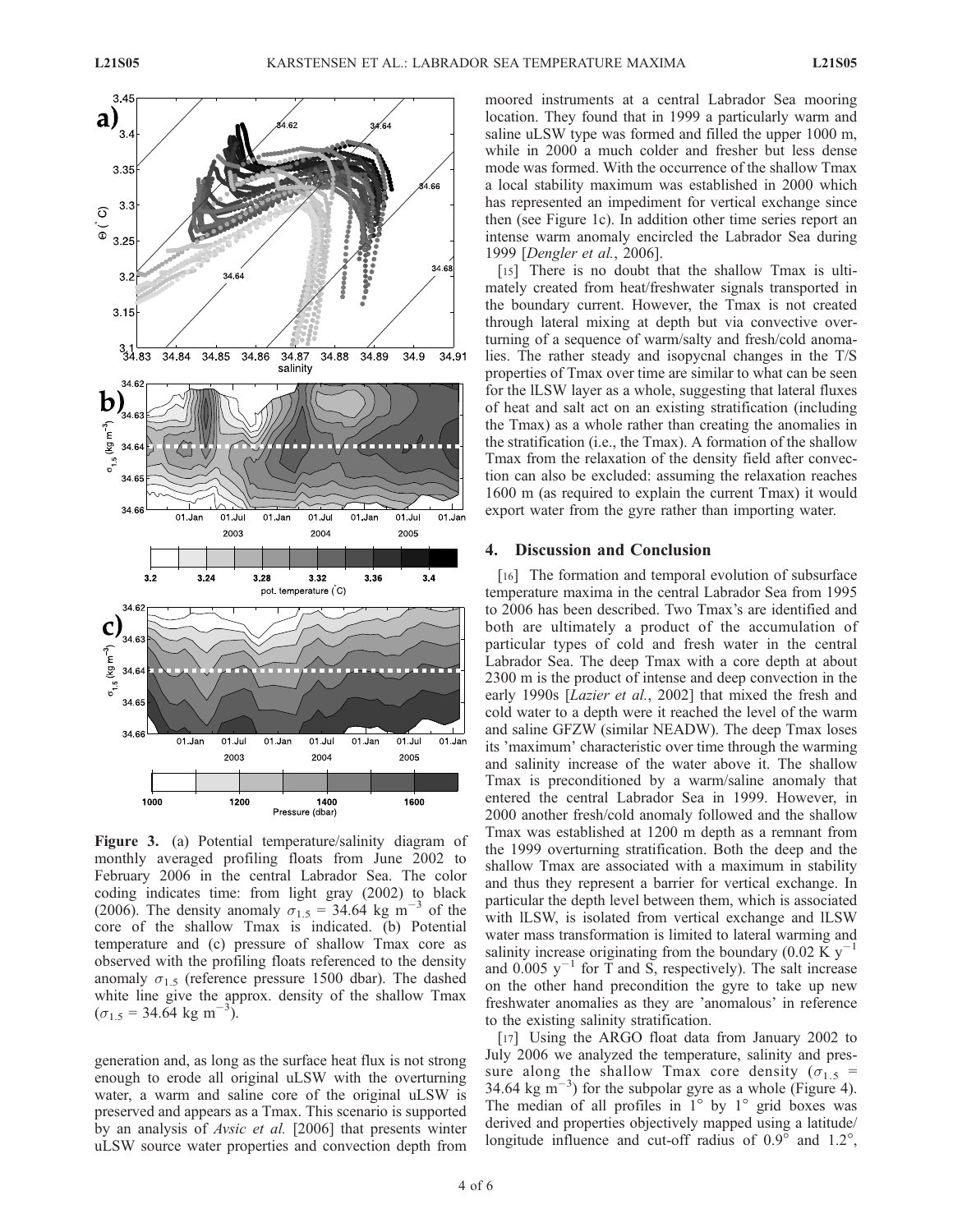

Figure 4. Objectively mapped properties at the shallow Tmax density anomaly level  $(\sigma_{1.5} = 34.64 \text{ kg m}^{-3})$ . (top) Potential temperature, (middle) salinity, and (bottom) pressure. Every second color contour is labeled.

respectively. Coldest and freshest waters at the Tmax density are found in the formation region, the central Labrador Sea. Three pathways of the Tmax water are apparent: a northeastern pathway towards the central Irminger Sea, a southwestern pathway east of the Grand Banks and an eastern pathway. Of importance for the transformation of the Tmax water in the Irminger Sea is the warm and saline Icelandic Slope Water (ISW [van Aken and de Boer, 1995]). The ISW is a mixing product of the Faroer-Shetland Overflow Water and lower thermocline water, clearly visible along the Reykjanes Ridge. Not directly important for the transformation of shallow Tmax water is the very warm and saline water associated with the northward spreading of the Mediterranean Water along the southeastern boundary of the domain.

[18] The shallow Tmax appears in the Labrador Sea about 5 to 6 years later than reported for the Greenland Sea [*Karstensen et al.*, 2005]. The similarity in the temporal evolution between the two deep convection regions is striking (compare Figure 2 here with Karstensen et al. [2005, Figure 6]). Whether a direct connection between these two warming signals exists is an open question at this stage. The time scale is at least in the range reported by Tanhua et al. [2005] for subsurface propagation of signals from the Denmark Strait Overflow into the Labrador Sea; however for a surface freshwater pulse as part of the East Greenland/Irminger Current system this might be a little long if advected directly but recirculation in the Greenland Sea is a possibility. Likely, the changes observed might be a combination of the slowly changing characteristics of the overflow waters from the Nordic Seas, which ultimately may enhance subsurface lateral heat and salt fluxes, and variability in the advection pathways of surface freshwater and temperature anomalies.

[19] We suggest that the temperature maxima are a specific result of the ocean's response to strong freshwater pulses. The resulting salinity gradient and the temperature maximum cause a stability gradient and separate the water column in an upper layer, influenced by convection, and a lower layer, shielded from the surface and modified through lateral fluxes only. For the Greenland Sea there is direct observational evidence for a reduced vertical mixing through the existence of the Tmax layer [Naveira Garabato et al., 2004]. For the Labrador and Greenland Sea the lower layer is getting warmed and made more salty through lateral mixing of water from the boundary currents as those are warmer and more salty than the interior gyre. Thus more and more heat and salt is accumulated in the gyres and new freshwater pulses can enter the region.

[20] **Acknowledgments.** This study was supported by the Deutsche Forschungsgemeinschaft in the framework of SFB 460 Dynamik thermohaliner Zirkulationsschwankungen. ARGO float data were collected and made freely available by the International Argo Project (http://www.argo.ucsd. edu). Partial financial support came from the EU project 'Marine Environment and security for the European Area' (MERSEA). Comments from two reviewers were most helpful for a substantial improvement of this work.

#### References

- Avsic, T., J. Karstensen, U. Send, and J. Fischer (2006), Interannual variability of newly formed Labrador Sea Water from 1994 to 2005, Geophys. Res. Lett., doi:10.1029/2006GL026913, in press.
- Budéus, G., W. Schneider, and G. Krause (1998), Winter convective events and bottom water warming in the Greenland Sea, J. Geophys. Res., 103, 18,513 – 18,527.
- Dengler, M., J. Fischer, F. A. Schott, and R. Zantopp (2006), Deep Labrador Current and its variability in 1996 – 2005, Geophys. Res. Lett., doi:10.1029/2006GL026702, in press.
- Häkkinen, S. (2002), Freshening of the Labrador Sea surface waters in the 1990s: Another great salinity anomaly?, Geophys. Res. Lett., 29(24), 2232, doi:10.1029/2002GL015243.
- Häkkinen, S., and P. B. Rhines (2004), Decline of subpolar North Atlantic circulation during the 1990s, Science, 304, 555 – 559.
- Karstensen, J., P. Schlosser, D. W. R. Wallace, J. L. Bullister, and J. Blindheim (2005), Water mass transformation in the Greenland Sea during the 1990s, J. Geophys. Res., 110, C07022, doi:10.1029/2004JC002510.
- Kieke, D., M. Rhein, L. Stramma, W. M. Smethie, D. A. LeBel, and W. Zenk (2006), Changes in the CFC inventories and formation rates of Upper Labrador Sea Water, 1997 – 2001, J. Phys. Oceanogr., 36,  $64 - 86.$
- Krahmann, G., et al. (2003), The Labrador Sea Deep Convection Experiment data collection, Geochem. Geophys. Geosyst., 4(10), 1091, doi:10.1029/2003GC000536.
- Labrador Sea Group (1998), The Labrador Sea Deep Convection Experiment, Bull. Am. Meteorol. Soc., 79, 2033 – 2058.
- Lavender, K. L., R. E. Davis, and W. Owens (2002), Observations of openocean deep convection in the Labrador Sea from subsurface floats, J. Phys. Oceanogr., 32, 511 – 526.